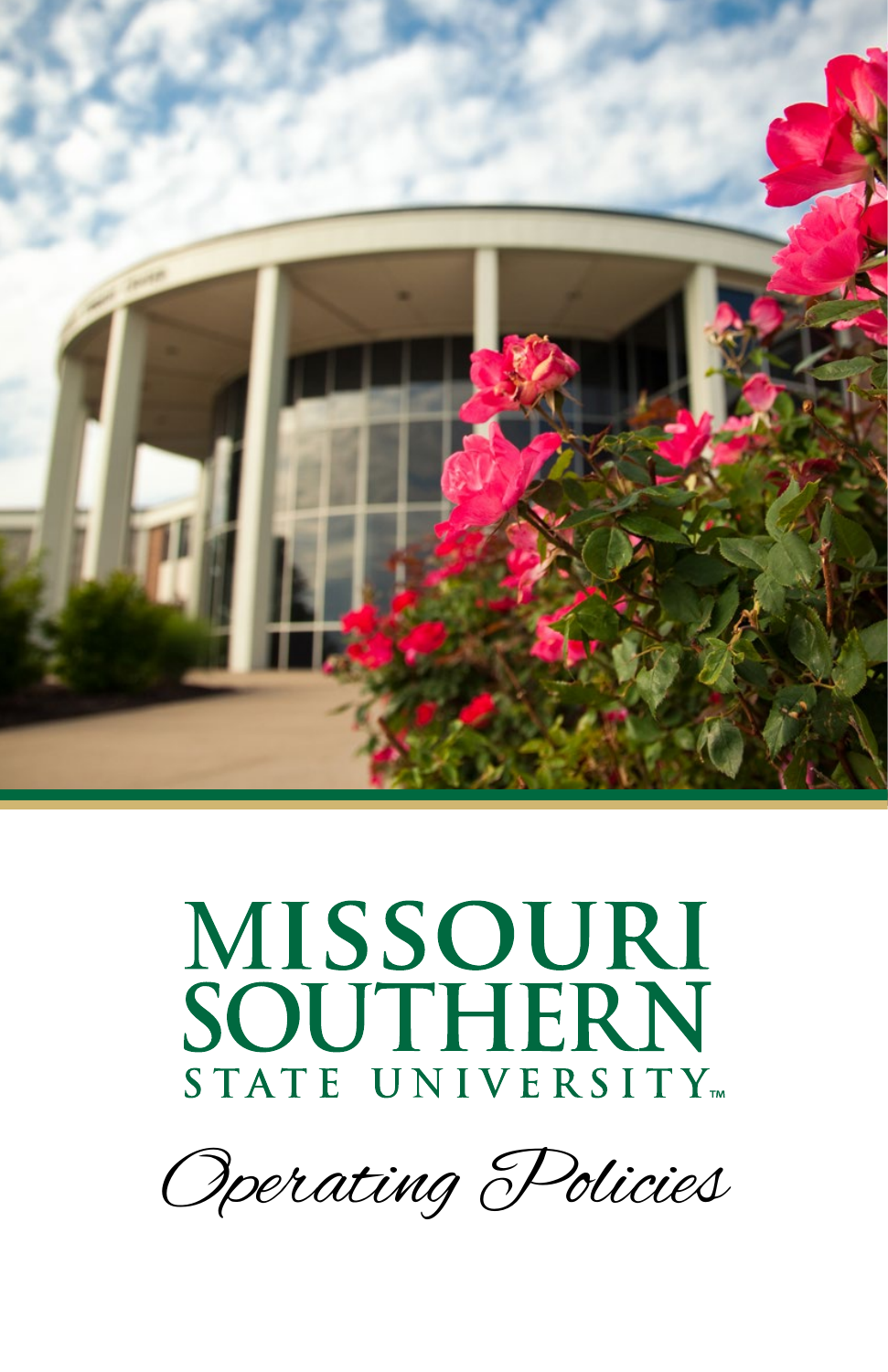| <b>Financial Policies</b><br><b>Media Relations Policy</b><br><b>Car Rental for University Business</b><br><b>Use of University Equipment</b> |
|-----------------------------------------------------------------------------------------------------------------------------------------------|
| <b>Parking Space and Decals</b><br><b>Locking Offices and Rooms</b><br><b>General Services</b>                                                |
| <b>Radiant Heater Use in Campus Buildings</b>                                                                                                 |
|                                                                                                                                               |
| <b>Access Approval</b>                                                                                                                        |
| <b>Access Control Request</b><br><b>Obtaining Access via Mechanical (Key)</b>                                                                 |
| <b>Access Control Records/Inventory</b><br><b>Changing or Replacing Locks</b><br><b>Replacement of Keys (Broken, Worn Out Key(s)</b>          |
| <b>Returning Keys/Card - Termination of Employment</b><br><b>Access Appeal Process</b>                                                        |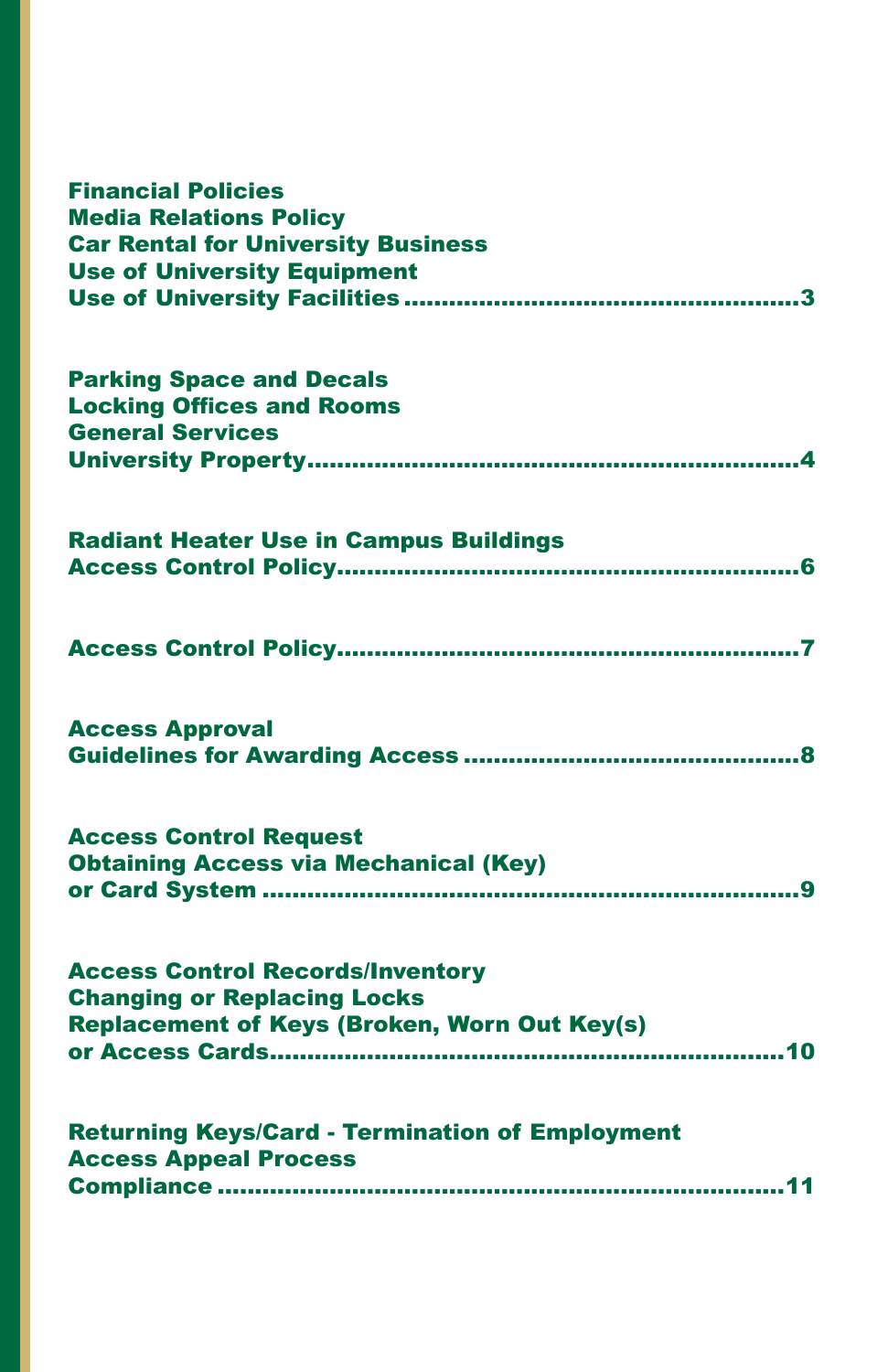#### Financial Policies

All employees are expected to comply with all financial policies which are published annually by the Office of the Treasurer. Financial policies can be located on the MSSU LioNet website.

#### Media Relations Policy

Missouri Southern State University observes a policy of operating in an open and transparent manner regarding news media requests and in providing the information news outlets seek.

While the Office of University Relations and Marketing serves as the primary point of contact for media requests, employees and students are encouraged to visit with media representatives (TV, newspaper, radio, etc.) when they arrive on our campus. We believe this will create a more welcoming atmosphere for media and community visitors, and that it will have a positive effect on our earned media presence.

University Relations and Marketing staff members are available to assist anyone who would like support in this process. The URM office also asks to be notified of media requests the day they are received in order to record the date and topic in the news archives.

Please contact University Relations and Marketing with any questions.

#### Car Rental for University Business

The state of Missouri now has preferred vendor contracts with Enterprise and Hertz Rent-A-Car agencies for vehicle rentals. Specific restrictions apply. (See below). Joplin's local Hertz and Enterprise are party to the State contract and they do honor State pricing. It is your choice from whom to rent. The State contract pricing includes the extra liability and collision insurance, so you do not need to purchase any additional insurance at the time of rental. For questions, please contact the Physical Plant Director.

To be covered by State Legal Expense Fund for liability insurance, driver MUST be a paid employee of the University and trip must be school business.

If you drive your own personal vehicle, even on official State or University business, you do not have liability coverage under the Legal Expense Fund. While driving your own personal vehicle, the only liability coverage you have is what you maintain on your own vehicle. If you use your own vehicle, the State will pay mileage which is considered to be inclusive of all expenses to operate your vehicle. You must carry your own liability insurance.

# Use of University Equipment

University-owned equipment may not be taken from the facilities except for use by University personnel for University use. Requests to use IMC or TV equipment should be made to the respective administrator. Requests to use other equipment should be directed through the School Dean or the Vice President for Business Affairs.

#### Use of University Facilities

Employees may use the Willcoxon Health Center, the Beimdiek Recreation Center, pool, racquetball and tennis courts, dental hygiene clinic, and Child Development Center according to policy.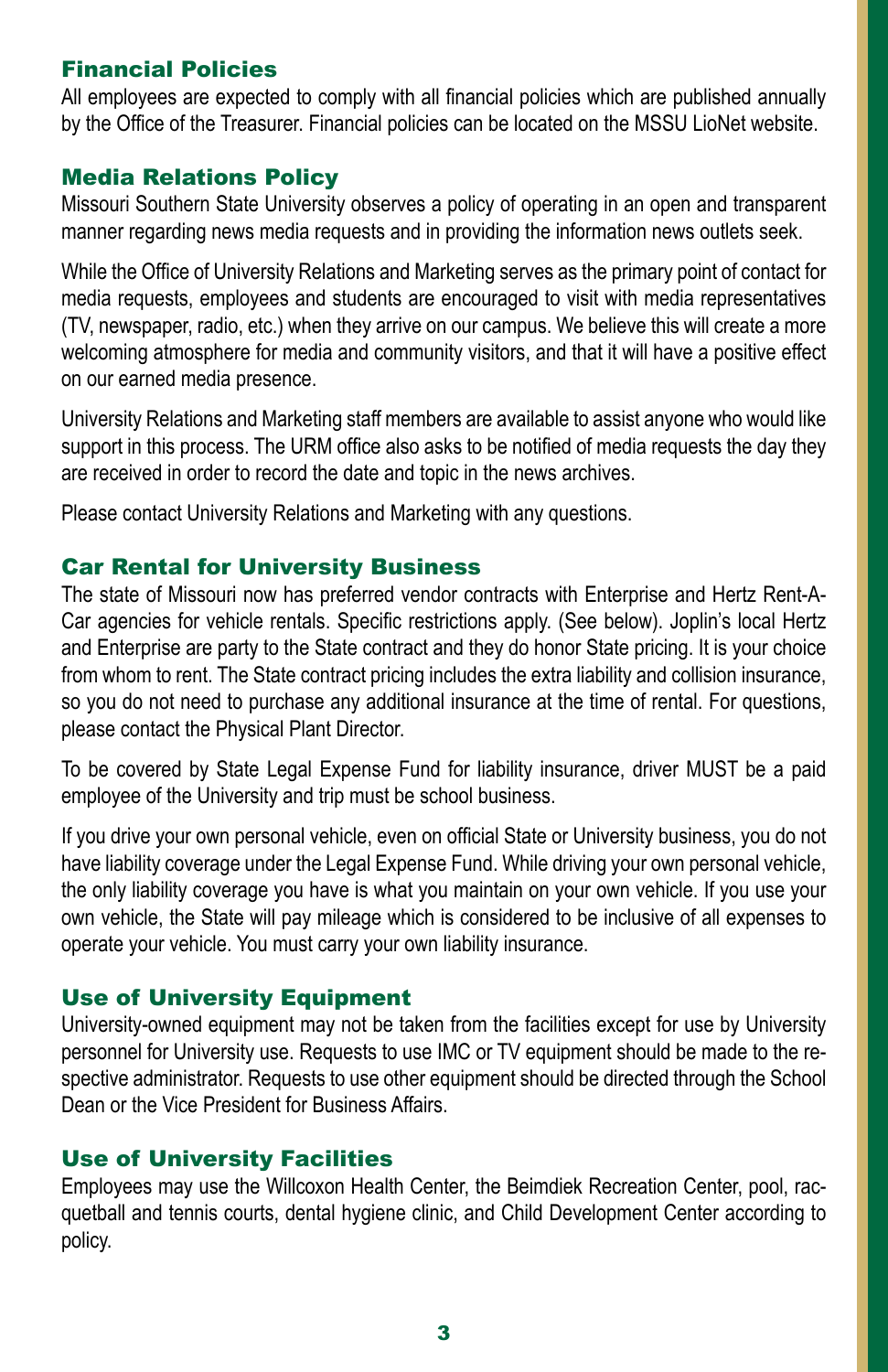Should employees wish to use other University facilities that are outside of assigned duties, employees must reserve the facility and pay the required usage fee according to policy.

#### Parking Space and Decals

A car registration decal is required within one week after the University convenes for each licensed vehicle operated by a faculty or staff member at Missouri Southern State University. This decal is available to each member of the faculty or staff and is intended for their use only. They are issued at the campus Public Safety office. The car license number is recorded when the decal is issued. The decal shall be displayed in the designated space on the vehicle at all times. Cars identified by this decal shall be entitled to park in any Faculty/Staff unreserved area on campus.

#### Locking Offices and Rooms

Offices, laboratories, and special rooms containing valuable records or equipment must be locked when not in use by employees. This is important at all times, but particularly following the daily schedule of classes.

Employees are urged to give attention to the matter of closing windows, adjusting shades, and turning off lights when classrooms, laboratories, and offices are not in use.

# General Services

**Printing** - Office Services operates a central printing facility to provide economical printing, binding and other services to the campus. Print jobs can be submitted by email attachment, CD or hard copy for processing. A valid fund and account number must be provided before a job can be processed. Completed print jobs can be delivered by mail services upon request. Contact Office Services to obtain an estimate or other information concerning services offered.

**Mailing** - Office Services delivers and collects USPS and internal mail each morning from designated department locations. Out-going Mail must be bundled and labeled by fund and account before it can be picked up and must be clearly and properly addressed to a USPS recognizable address. Mail can be delivered to mail services any time before 3:00 p.m. for processing that day. Mail received after 3:00 p.m. will be processed the next working day.

Please contact Mail Services for information on money-saving USPS bulk mailing opportunities and for information on other specialty mail services.

Postage stamps are available for purchase at the University Book Store.

**Central Receiving/Parcel Delivery** - Incoming freight (UPS, FEDEX, etc.) is processed by Central Receiving and delivered to campus departments that afternoon. This service is for parcels related to University business only. Special arrangements can be made with Central Receiving to have parcels picked up for return to the vendor.

Individuals personally picking up materials and supplies purchased with a University purchase order must check in those items through Central Receiving in order for the vendor to be paid.

# University Property

The University provides various items to employees for their use in performing their job. This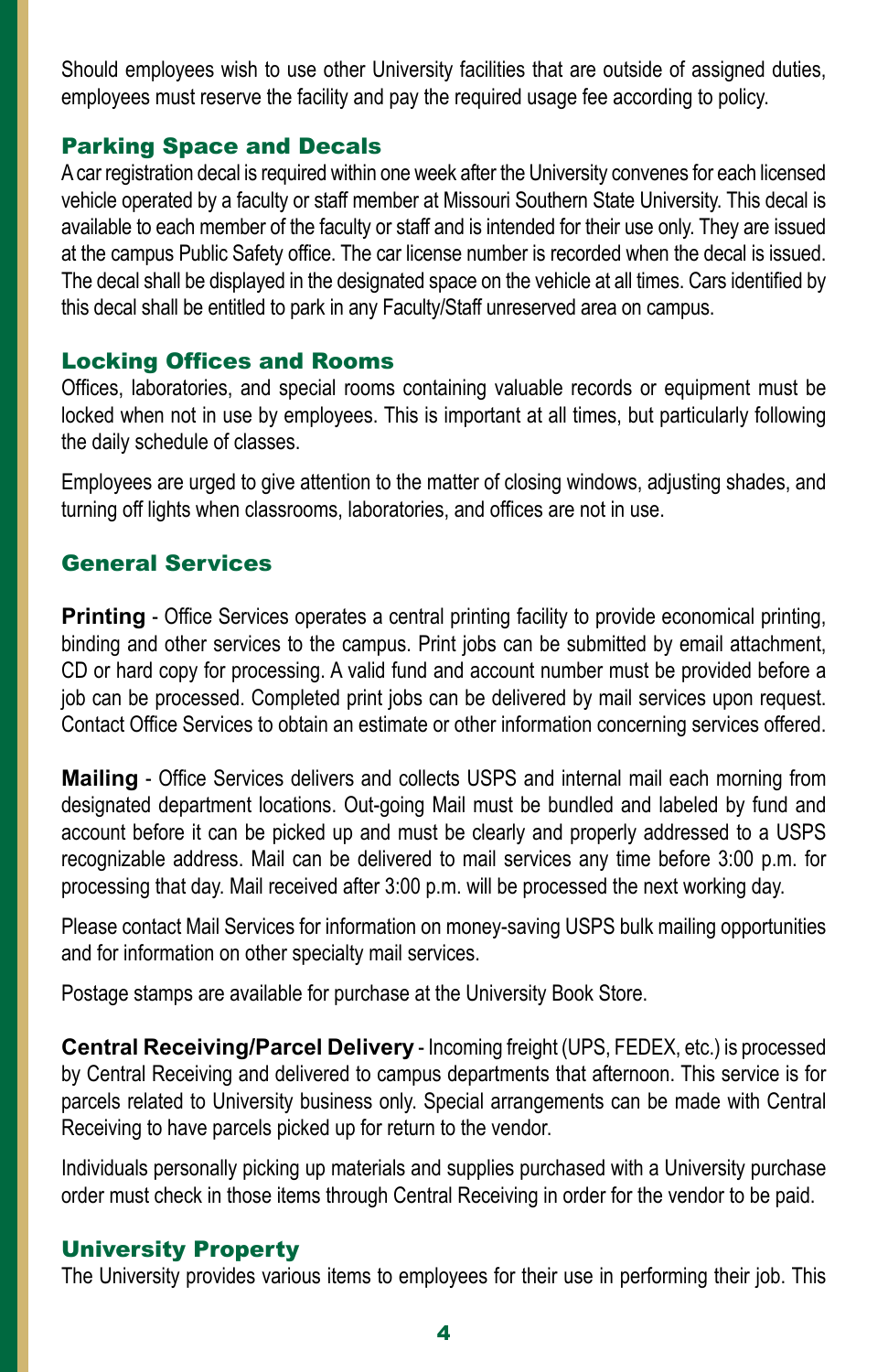may include, but is not limited to, such items as information, telephones, computers, mobile devises, e-mail access, intranet/internet access, desks, chairs, work stations, tools, supplies, etc. The appropriation or use of University property for private enterprises or similar gain is prohibited. While employees may reasonably use some University property, such as local phone calls, for limited and necessary functions, any abuse of University-owned property could be grounds for serious disciplinary action up to and including termination.

**Inspecting and Monitoring** - To ensure the safety and protection of employees, students and members of the public, as well as to protect the interest of the University in ensuring that its departments operate in an effective and efficient manner, the University reserves the right to inspect any University provided items as well as employees' personal property located on University premises when there are reasonable grounds for suspecting that an inspection or search will turn up evidence that an employee is guilty of work-related misconduct, or that the inspection or search is necessary for a non-investigatory work related purpose. It is the express intention and policy of the University that any such inspection or search be conducted in compliance with prevailing state and federal law. The employee may avoid exposing personal belongings to inspection at work by simply leaving them at home.

The University also reserves the right, except where prohibited by state or federal law, to monitor telephone and computer usage, and to use cameras in all non restroom areas of its facilities to monitor the activity of any individual on the premises. If this monitoring demonstrates that an employee has exhibited poor performance or improper conduct or activity, he or she will be subject to disciplinary action up to and including termination.

**Transfer of Property** - The transfer of University equipment from one department to another requires an order to transfer equipment and must be approved by the Department Chair and School Dean or Director of the Department.

If the transfer is permanent, proper inventory records will be adjusted by the Office of the Director of Budget and Operations.

**Indoor Decoration and Display Standards** - The purpose of this policy is to establish guidelines that meet the National Fire Protection Association (NFPA) Life Safety Codes for the safe use of items used for indoor decorations and displays; for the protection of students, faculty, staff, visitors, and the University community. These guidelines apply to all facilities on campus.

- Flame retardant materials must be used in interior decorations or displays. **Note:** Where required by applicable provisions of the code, draperies, curtains, and other loosely hanging furnishings and decorations shall meet the flame propagation performance criteria in NFPA 701 Standard for Fire Tests for Foam Plastics Used for Decorations Purposes.
- No flammable material, including crepe, tissue, construction, wrapping or other type of paper or plastic, may be hung, attached, or affixed to any overhead light fixture, heat emitting or producing device, or over a door and doorway that is designated as an emergency exit.
- Paper may not be affixed to the floor of a room, hallway, or corridor for decoration or display purposes.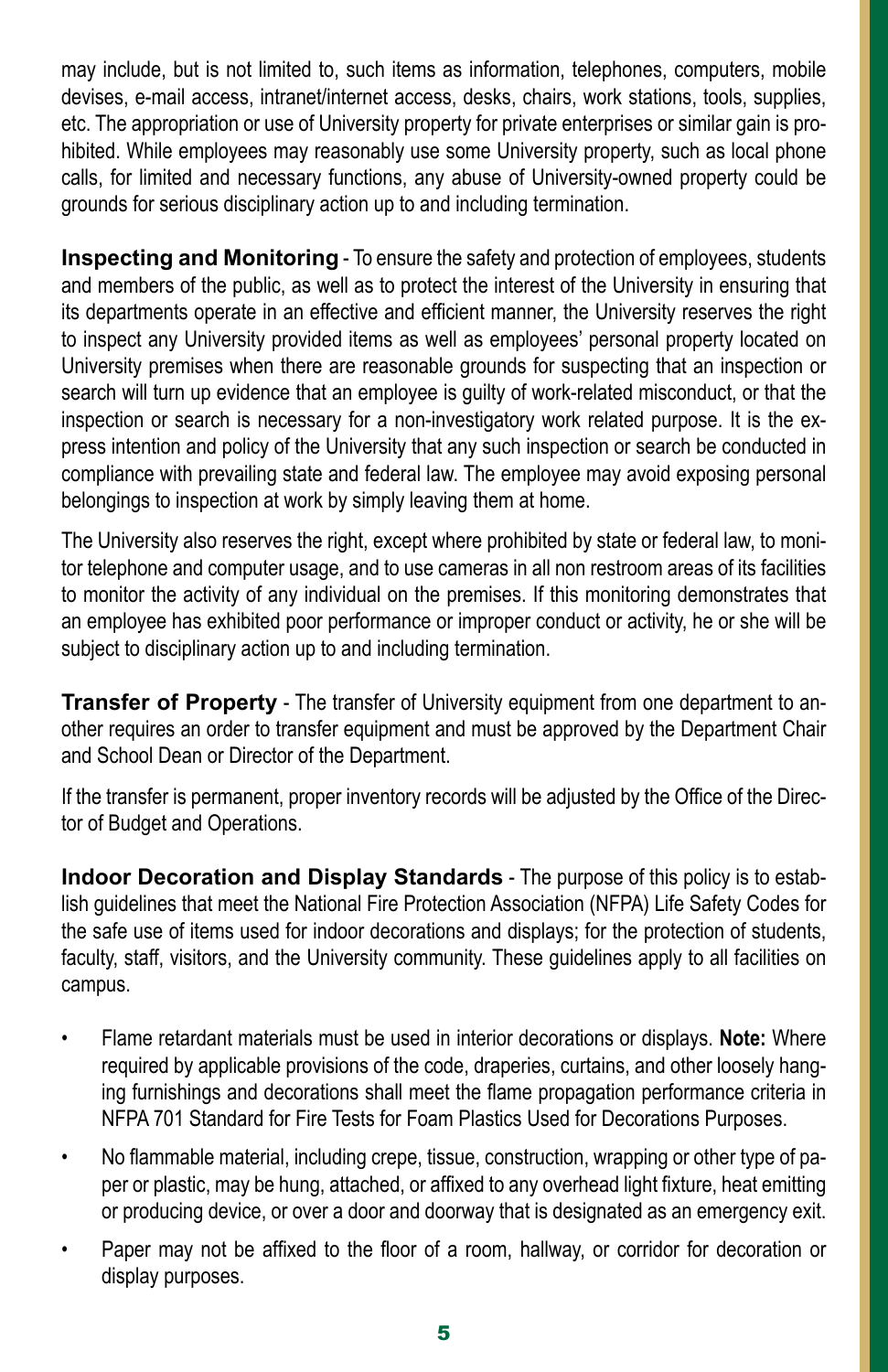- Foam or foam plastic decorations shall meet NFPA 701 Standard for Fire Tests for Foam Plastics used for Decorations Purposes. The phrase "unprotected materials containing foamed plastic" is meant to include foamed plastic items covered by "thermally thin" combustible fabrics or paint.
- No decorations or display may be suspended from any part of a fire suppression/sprinkler system.
- Only UL approved power strips may be used for electrical power to displays.
- Small gauge extension cords with 2 prong plugs cannot be used for any purpose and their use is against University policy.
- Only UL 3 prong approved extension cords, 18 AWG gauge minimum, may be used for temporary power (for a period up to 90 days) for a decoration/display.
- Paper, tissue, plastic, cloth or other flammable covering may not be placed over an electrical outlet.
- Decorations and or displays cannot be placed in a fashion to block or obstruct the egress of a doorway, hallway, corridor, or pathway.

Enforcement of this policy shall be thru Missouri Southern State University Department of Fire Safety/Environmental Health. A verbal notification of non-compliance will be given to individual or department for immediate remedy; a written notification of offense may be sent to the Department Chair or Dean or Department Director as a follow-up. Items found to not be in compliance with this policy will be removed immediately by the individual or department where the violation occurred. If the item(s) are found to be an immediate threat to Life Safety, the Department of Fire Safety/Environmental Health may remove those items found to be in violation.

#### Radiant Heater Use in Campus Buildings

This policy will establish guidelines for use of freestanding or under desk type radiant heaters; for the protection of students, faculty, staff, visitors, and the University community. These guidelines apply to all facilities on campus.

The University is committed to be as energy efficient as possible; the use of radiant heaters violates this process. These devices consume large amounts of electricity to operate and use of them negates all the University's efforts for energy conservation.

The use of any personal type radiant type heater (under desk heaters) is strictly prohibited in all campus facilities. When found, Physical Plant staff will inform the user to remove item from campus. If it is not removed, it will be confiscated.

#### Access Control Policy

**Purpose** - The purpose of the Access Control Policy is to balance strong physical security and reasonable, monitored building access for the benefit and safety of the campus community. The Access Control Policy will serve to define the role of access control on Missouri Southern State University (MSSU) campus. This policy will define procedures to authorize access to campus buildings and property, and will maintain the future security of these areas by revoking access when appropriate. This document will define access balanced against demonstrated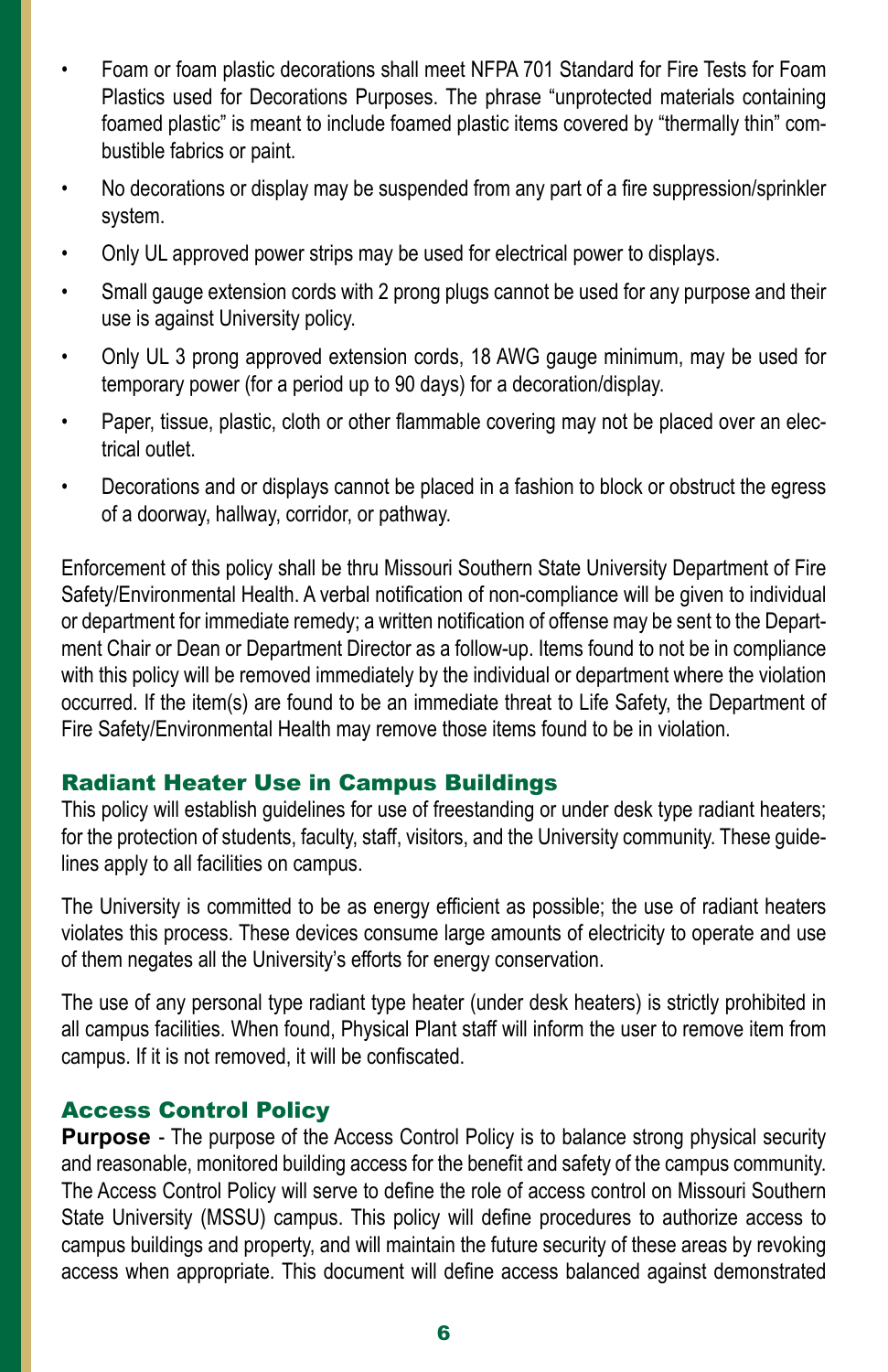need to ensure faculty and staff have appropriate access to work areas, and service personnel have access to facilities.

Finally, this policy will underscore the responsibilities that possessing access to University property entails. Clear guidelines and remedies for non-compliance and misuse will be provided, as well as key loss from theft, misplacement or destruction.

This policy will be reviewed by the committee the spring semester of each year.

Access Control Advisory Committee - The duties of the Committee are to review policies and procedures and make recommendations to the administration. Membership is comprised of those divisions requiring special access and responsible for the security and safety of the campus facilities. Members include Dean of the School of Arts and Science; Dean of the School of Health Sciences; Director of Physical Plant; Chief of Campus Police; Campus Card Service Manager; Director of Residence Life and Chief Information Officer.

# Access Definitions

- Access Control Control of entry/exit to an area by any means (mechanical or electrical).
- Access Control Key Any device used to gain entry/exit to a controlled system (normally a mechanical key or a card key).
- Campus Card System A single card used for ID, meal plans, purchasing, admission to campus activities, vending and access control
- Key Any mechanical or electrical device used to operate a mechanically controlled mechanism for entry/exit to a controlled area.
- Grand Master A key, either mechanical or electrical, that allows unlimited access to all buildings and areas on campus. These keys are restricted to senior level administrators, public safety officers and maintenance staff that may require access into any areas of campus 24 hours a day, 7 days per week.
- Building Master Access A key, either mechanical or electrical, that allows the carrier unlimited access to all areas within a specific building. These keys are restricted to persons with administrative responsibility for an entire building.
- Department Master Access A key, either mechanical or electrical, which allows the carrier access to all areas within a specific department.
- Outside Door Access A key, either mechanical or electrical, which allows the carrier to open or secure outside doors to a building.
- Individual Access A key, either mechanical or electrical, which allows the carrier access to the building, an individual office or work area.
- Custodial / Communication / Electrical / Security / IT Access A key, mechanical or electrical, which allows the carrier access to service closets and mechanical rooms restricted from general access.
- Student Access A key, either mechanical or electrical, which allows a student access to a specific room, work area or residence hall.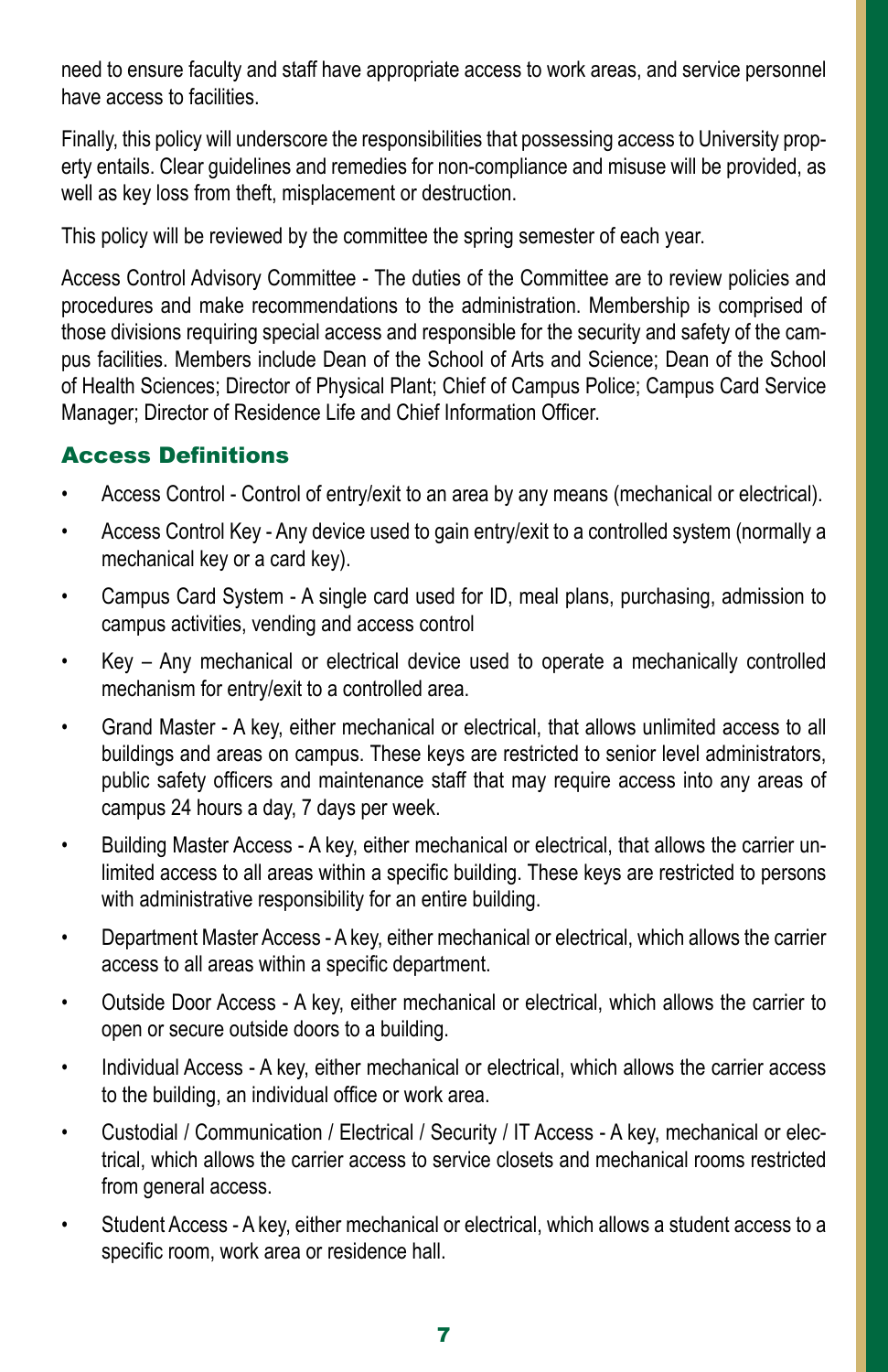• Temporary Access - A key, either mechanical or electrical, which allows the carrier temporary access to a specific room or set of rooms for a limited time.

#### Access Approval

Requests for access are approved as outlined below. A Dean, Vice-President or Director must approve the request for their area of oversight and sign for access.

Grand Master - President and Vice-Presidents approve request and sign for access for their areas.

Building Master - Deans, Vice-Presidents, and Non-Academic Directors approve request and sign for access for the building.

Department Master - Deans, Vice-Presidents, and Non-Academic Directors approve request and sign for access for the building.

Individual Access - Dean or Director of non-academic units approve request and sign for access for units.

Utility Master - Director of Physical Plant, Chief Information Officer approve requests and sign for access for utility master.

**NO INDIVIDUAL, OTHER THAN THE PRESIDENT, MAY SIGN HIS/HER OWN ACCESS RE-QUEST.**

#### Guidelines for Awarding Access

- Administrators and Professional Staff May be given access approval for a grand master by the President or Vice President; approval for a building master and/or department master may be given by their immediate supervisor.
- Department Chairs Department Master and/or individual access approved by their immediate supervisor.
- Departmental Full-time Faculty and Staff Department Master and/or individual access approved by their immediate supervisor.
- Department Secretary/Staff Department Master and/or individual access approved by their immediate supervisor.
- Adjunct Faculty/Seasonal Staff /Continuing Education Instructors- A key, either mechanical or electrical, will not be issued to this group.
- Student Access Request by Department Chair or Director of Non-Academic unit with final approval by a Dean or a Vice-President.
	- 1. Student Employees Any department that utilizes student employment is responsible for developing a clear policy that responsibly delegates reasonable and appropriate access. Department heads, Directors and/or Deans must approve every key issuance. When possible, access should not be issued to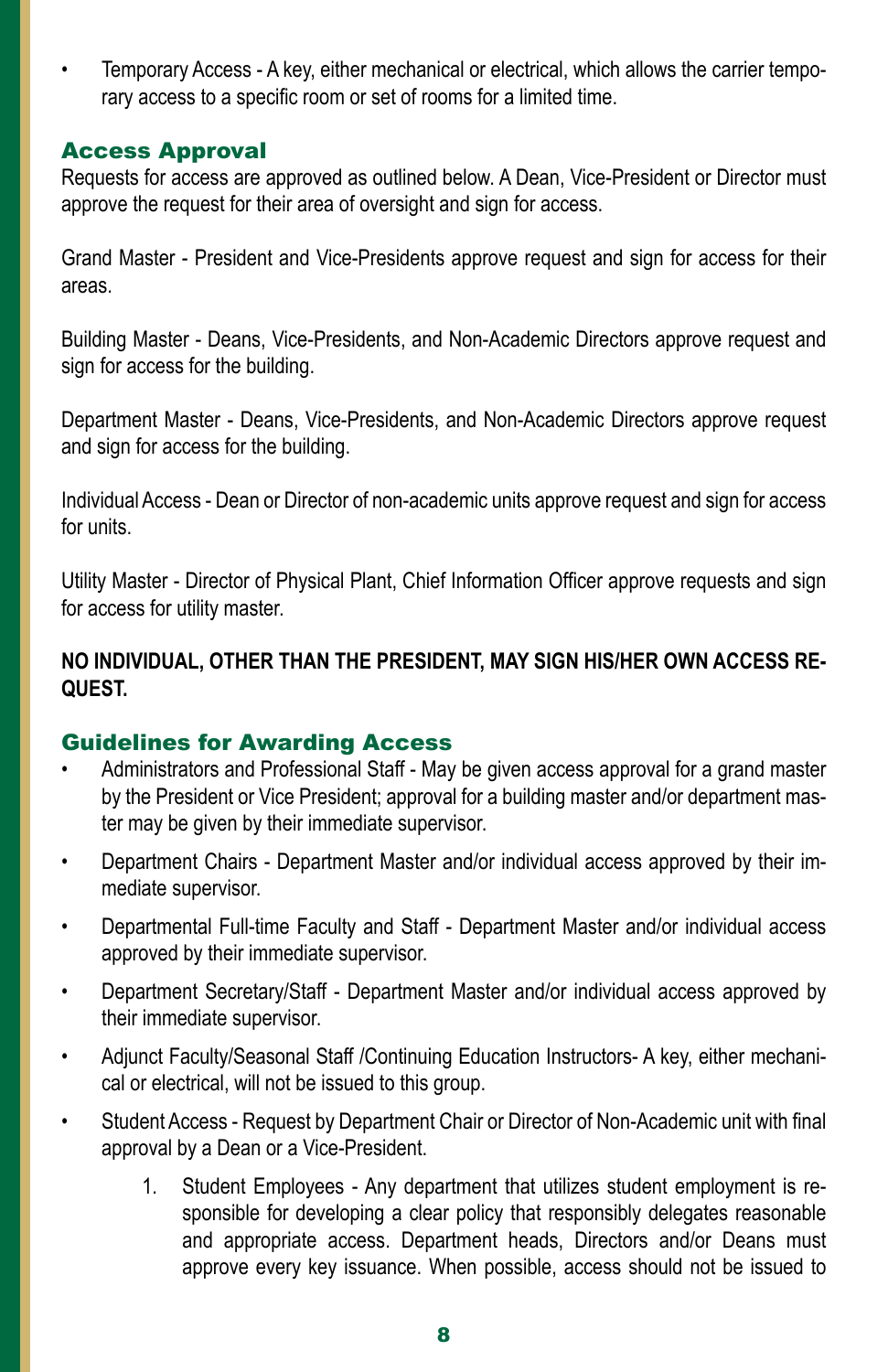individual students. If a student cannot perform his/her duties without access, only specific access (e.g., only rooms within the department, not entire floors or buildings) should be granted. Ideally, keys should be checked out only when needed and card-controlled access should be during a timed interval, i.e., the student's work schedule. All student employees share an equal responsibility for securing doors and university property. Students are never to allow any person to use their keys or permit access to secured areas. Students will not make copies of any key. Students should not "prop open" doors or otherwise disable the secure closure and locking of any door. All access granted to students is to be surrendered upon separation of employment. Any student found violating these rules will be subject to the university disciplinary procedures listed in the Student Handbook.

- 2. Student Lab Use Students will not be issued passes or access to departmental labs or facilities after normal operating hours unless the instructor or an approved student employee lab assistant is present when students use their passes. Student lab assistants must be at the junior/ senior level and highly competent using equipment in labs. This access must be approved by Department Chair and Dean of the specific area.
- 3. Student Residents Residence hall students will be issued keys to access room and mailbox assigned by Residence Life. Students are responsible for securing their assigned room and contents inside their room. Loaning keys, making copies and propping outside doors are forbidden. All assigned keys will be turned into residence hall staff when checking out of the residence halls. Failure to return keys will result in a monetary charge.
- Temporary Access Temporary master keys, grand master, building master or maintenance master keys are issued by the University Physical Plant during the week and the University Police Department (UPD) on weekends to contractors working on campus on a specific project(s). Advanced notification must be submitted to the Physical Plant office by an online form to validate those entities needing access to campus facilities. Key(s) and cards must be picked up and returned every day in the University Physical Plant or UPD office.
- If a department sponsors an event at a time other than regular operating hours, a staff or full-time faculty member must be present for the entire event.

#### Access Control Request

Employees needing access to buildings/offices must pick up a Key Card (Yellow card) from the Physical Plant office. The employee's supervisor(s) signature is required to authorize access. The appropriate key(s) will be issued by Physical Plant and card access by the Campus Card Service Center.

# Obtaining Access via Mechanical (Key) or Card System

Access Control Request - Employees needing access to buildings/offices must pick up a Key Card from the Physical Plant office. The employee's supervisor's signature is required to authorize access.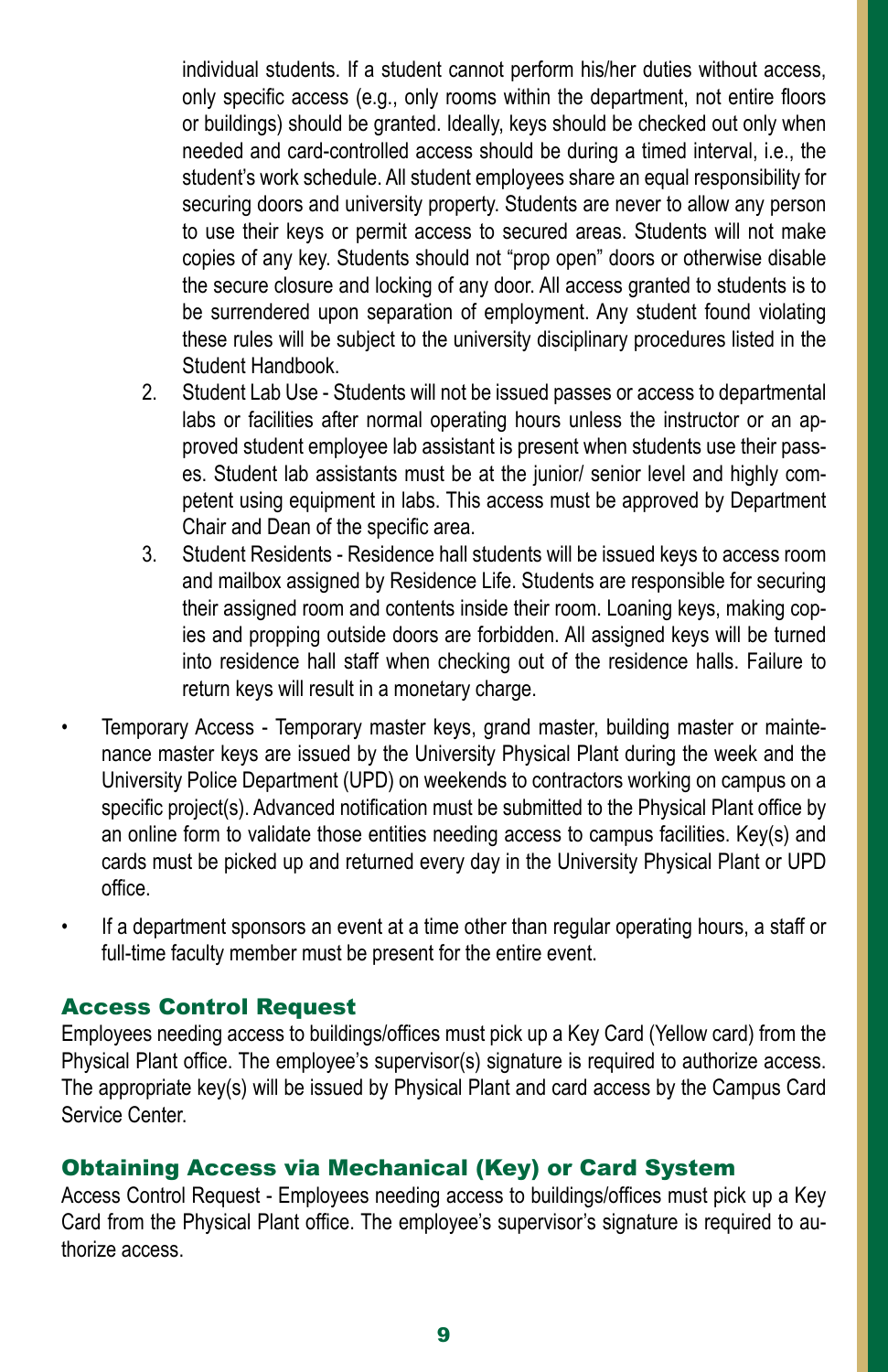Once approval is obtained, key(s) are issued in the Physical Plant office during regular business hours. Access cards are issued at the Campus Card Service Center. Proper identification will be required to pick up key(s)/card. Access key(s) or card cannot be obtained through the mail.

# Access Control Records/Inventory

**Mechanical Keys -** The Carpenter Supervisor maintains electronic access control records. The electronic system maintains records of specific lock cores assigned to each door along with a complete list of the keys issued to every employee.

When an individual needs to be assigned a key to a specific area, a Key Card will be completed listing the individual's name, SID number and the area(s) in which he/she will need access. The key card must be signed by the Department Head with either the Dean's, a Senior Administrator's or the Director of the Physical Plant's approval. The Carpenter Supervisor will deliver the approved key(s) to the Physical Plant office attached to the Key Card. Employees must pick up key(s) at the Physical Plant office. Individuals will be required to sign the Key Card validating receipt of the key(s). The signed key card will be maintained by the Carpenter Supervisor.

#### **UNDER NO CIRCUMSTANCES ARE KEYS TO BE TRANSFERRED FROM ONE INDIVIDU-AL TO ANOTHER WITHOUT GOING THROUGH THE ABOVE-LISTED PROCESS.**

All keys, upon a key holder's termination or resignation, are to be returned to the Physical Plant office, who will note that the keys have been removed from the individual's access record.

**Card Access** - Access control records are maintained electronically by the Campus Card Service Center. The electronic system maintains records of specific locations and times assigned to each access card along with a complete list of every employee and the card locations for which they are approved. The system also maintains a record of the dates and times cardholders used the cards.

# Changing or Replacing Locks

Mechanical locks requiring repair or replacement will need to have a work order submitted to the Physical Plant by the supervising department. The Carpenter Supervisor will be responsible for completing the lock change request.

# Replacement of Keys (Broken, Worn Out, or Lost Keys) or Access Cards

# **Broken/Worn Out Key(s) or Access Cards**

- Mechanical Key(s) replacement of broken or worn out mechanical keys will be handled by the Carpenter Supervisor through the normal work order system.
- Access Card replacement for the access control system will be handled by the Campus Card Service Center on the 1st floor of Billingsly Student Center (BSC). Cards needing replacement due to physical damage will incur a fee. Cards found to be defective will be replaced at no cost.

#### **Lost**

- Replacement of lost mechanical keys will be handled by the Carpenter Supervisor. Lost keys will be replaced, if approved by the key holder's supervisor. A new Key Card will need to be completed to replace the lost key.
- Replacement of key cards for the access control system will be handled by the Campus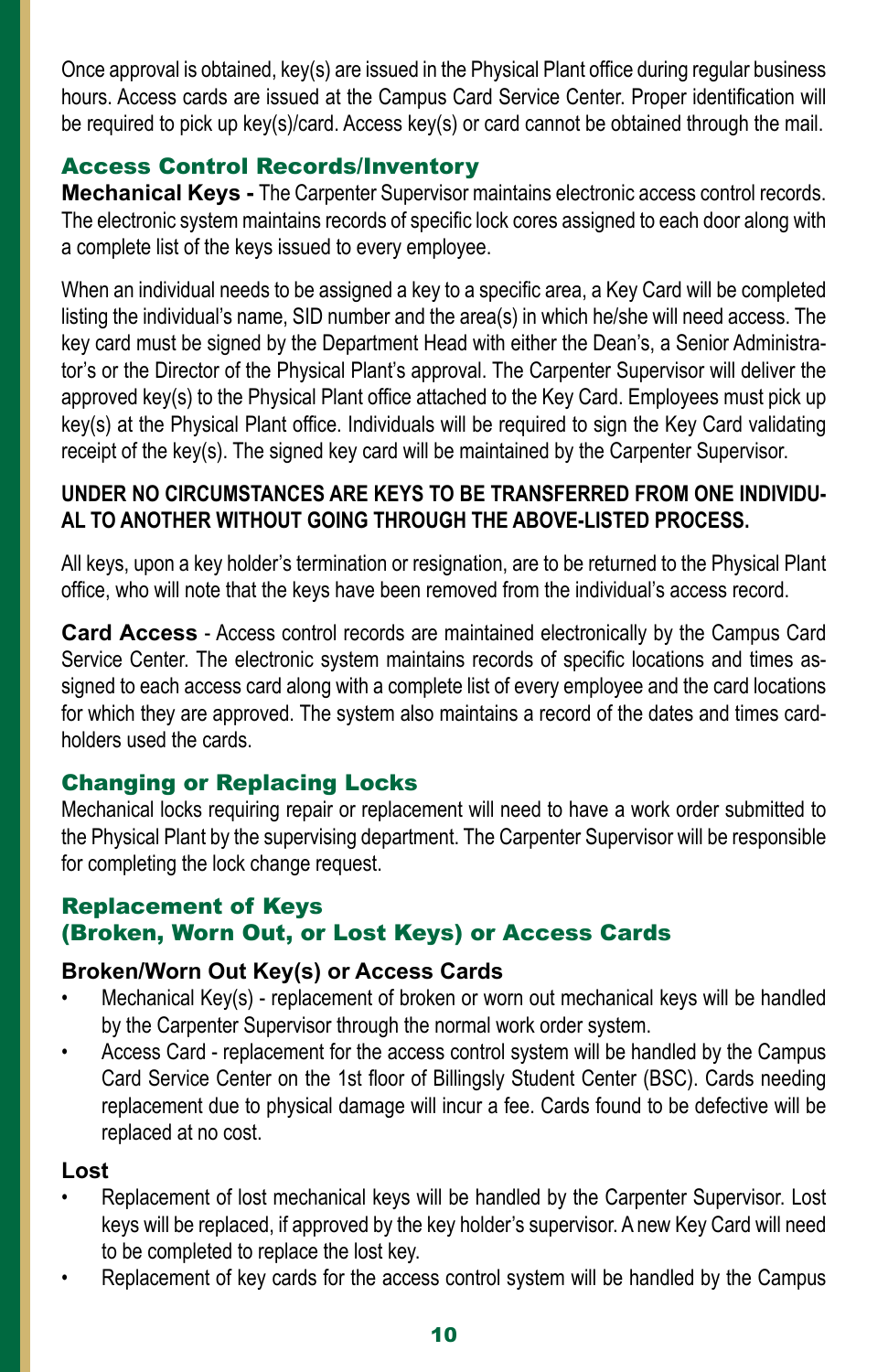Card Service Center on the 1st floor of BSC. A fee will be charged to any individual who requires a replacement for a lost card.

# **Fee to Replace Key or Access Card**

A Key or Access Card replacement fee will be assessed for all replaced keys or cards (See the Lion Card Office for a list of current fees.)

The individual to whom the replaced key or access card is issued is responsible for payment of the replacement fee.

If an individual's keys or access cards have been stolen, the individual may appeal the cost of the lost or stolen key or access card by presenting a police report to the Access Control Committee. If it is determined that negligence on the part of the individual did not contribute to the key or Access Card being stolen, the fee will be waived.

If a Dean, Vice President, Director, or Department Head believes that extenuating circumstances justify not charging a replacement fee for a lost key or access card, an appeal can be presented in writing to the Access Technical Committee to determine whether a replacement fee is required.

If keys have been lost or stolen, it is critical that those doors affected by the loss of the keys be rekeyed. To rekey a room, the department which was issued the key needs to send a completed work order to the Director of Physical Plant.

#### Returning Keys/Card – Termination of Employment

- Voluntary Employees leaving MSSU due to retirement or other voluntary reasons are required to relinquish all university keys, identification cards, etc. to the Physical Plant office. An Employee Clearance Notice will be completed and forwarded to Human Resources. The building access authorization for the employee will be changed in the Campus Card System immediately.
- Involuntary Terminated employees will submit all key(s), access cards and identification to their supervisor or a member of the Physical Plant or UPD. The building access authorization for the employee will be changed in the Campus Card System.

#### Access Appeal Process

Individuals denied access by the Access Control Policy may appeal in writing to the Access Control Advisory Committee if the request is believed to be unjustly denied. The Access Control Advisory Committee will then determine if circumstances warrant the issuance of access to the appealing party. Final authority regarding appeals resides with the Vice President(s) and/or President of the University.

#### **Compliance**

Individuals found to be in violation of the Access Control Policy will be subject to disciplinary measures by the university (such measures could include, but are not limited to, suspension, expulsion, and/or employment termination).

Examples of access violations include loaning or transferring keys/cards without authorization, unauthorized duplication of keys/cards, propping of doors, and admitting unauthorized persons into a building.